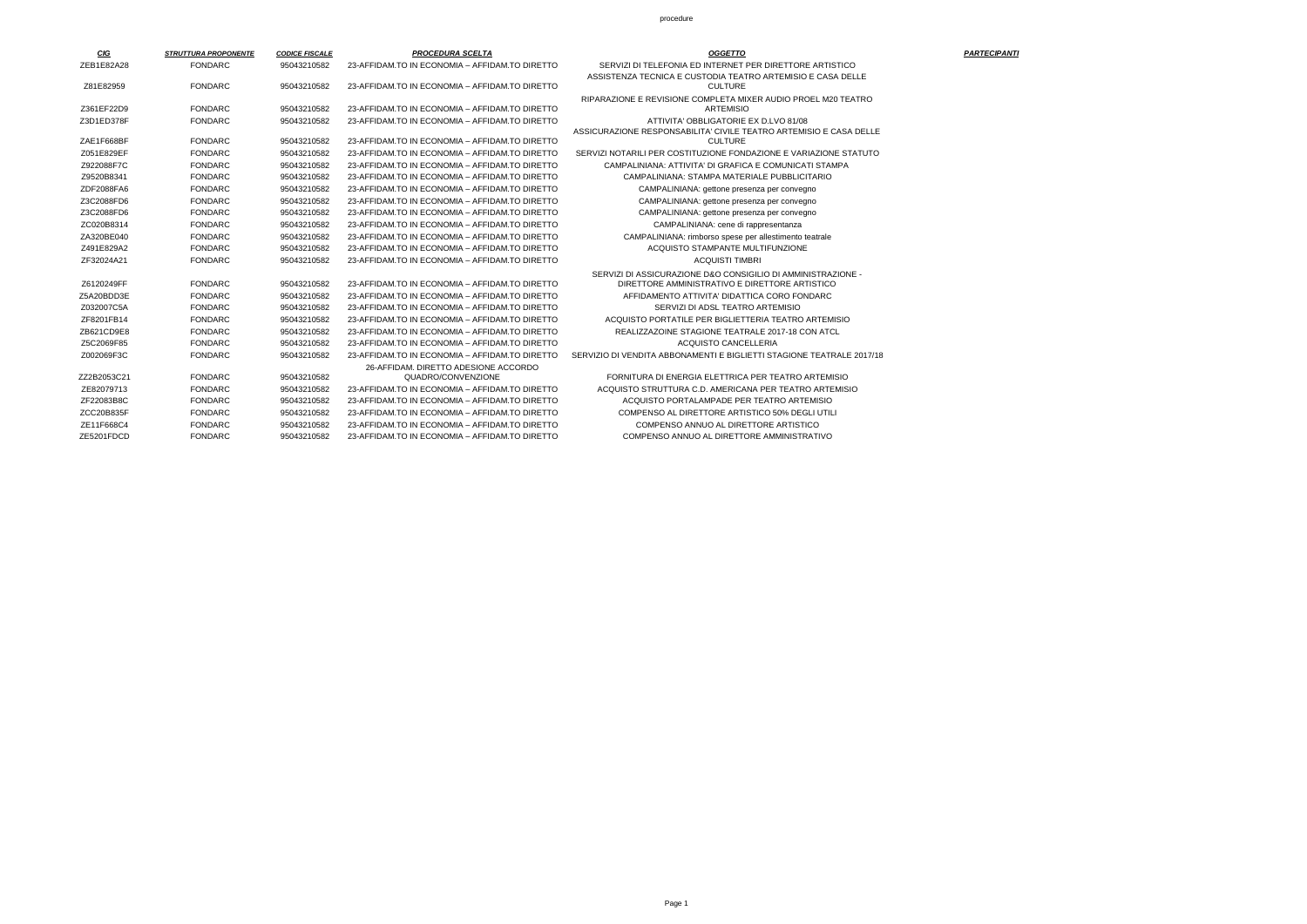| <b>AGGIUDICATARIO</b>                            | Cod. Fiscale     | <b>IMPORTO AGGIUDICAZ</b> | inizio   | completamento | <b>SOMME LIQUIDATE</b> |  |
|--------------------------------------------------|------------------|---------------------------|----------|---------------|------------------------|--|
| WIND <sub>3</sub>                                | 2517580920       | 366.00                    | 08/02/17 | 08/02/18      | 492.22                 |  |
| ALFA MUSIC di ROMAGGIOLI FABRIZIO                | RMGFRZ82D18L719P | 5.000.00                  | 31/03/17 | 31/03/18      | 3.114.27               |  |
| ALFA MUSIC di ROMAGGIOLI FABRIZIO                | RMGFRZ82D18L719P | 250.00                    | 09/06/17 | 19/06/17      | 250,00                 |  |
| SINTESI S.p.a.                                   | 35333961003      | 2.350,00                  | 05/06/17 | 04/06/20      | 0,00                   |  |
| BROKERITALY - GENERALI ASSICURAZIONI             | 11572181003      | 700.00                    | 28/06/17 | 27/06/18      | 700,00                 |  |
| NOTAIO CAPARRELLI PIERCARLO                      | CPRPCR44R24F648J | 2.241,69                  | 15/06/16 | 27/02/17      | 2.241,69               |  |
| DELLA CORTE ROCCO                                | DLLRCC92E21G230R | 468.00                    | 08/07/17 | 29/10/17      | 468,00                 |  |
| IDEAGRAF di ZARU' ANTONELLA                      | ZRANNL61S49L719G | 146.40                    | 08/07/17 | 29/10/17      | 146.40                 |  |
| <b>COLASANTI ARNALDO</b>                         | CLSRLD57M01A310V | 366.00                    | 08/07/17 | 29/10/17      | 366,00                 |  |
| MONTEFOSCHI GIORGIO                              | MNTGRG46L02H501F | 366,00                    | 08/07/17 | 29/10/17      | 366,00                 |  |
| <b>MOLINARI VITO</b>                             | MLNVTI29S06I693Q | 454,60                    | 08/07/17 | 29/10/17      | 454,60                 |  |
| CASALE DELLA REGINA S.r.I.                       | 10738111003      | 787.00                    | 08/07/17 | 29/10/17      | 787.00                 |  |
| ASS. CULTURALE MEMORIA '900                      | 95039470588      | 610.00                    | 08/07/17 | 29/10/17      | 610.00                 |  |
| PRONSITE di Costantini Fabrizio                  | CSTFRZ81N15L719V | 376,98                    | 04/05/17 | 01/06/17      | 376,98                 |  |
| PUBBLI R S.r.I.s.                                | 13617411007      | 154,94                    | 26/09/17 | 13/11/17      | 154,94                 |  |
| <b>BROKERITALY - LLOYD'S</b>                     | 11572181003      | 950.00                    | 26/09/17 | 26/09/18      | 950,00                 |  |
| ASS. CULTURALE GENS NOVA                         | 95023230584      | 6.588.00                  | 26/09/17 | 30/06/18      | 0,00                   |  |
| VODAFONE ITALIA S.p.a.                           | 8539010010       | 500.00                    | 26/09/17 | 26/09/18      | 67,69                  |  |
| EURO P.C. s.N.C. di Cavalieri M. e Bassanelli S. | 5796311008       | 500.00                    | 26/09/17 | 16/10/17      | 399.00                 |  |
| A.T.C.L.                                         | 5533770581       | 15.000,00                 | 09/10/17 | 30/04/18      | 0,00                   |  |
| ERREBIAN S.p                                     | 8397890586       | 500,00                    | 16/10/17 | 16/10/18      | 131,24                 |  |
| IL BIGLIETTO S.n.c. di Crocetta Gianluca         | 4384741007       | 1.500.00                  | 16/10/17 | 30/04/18      | 0.00                   |  |
| ENEL ENERGIA S.p.a.                              | 6655971007       | 6.000.00                  | 16/10/17 | 16/10/18      | 0,00                   |  |
| THREE JAY'S SERVICE di CARROCCIA FRANCESCO       | CRCFNC86H01C858O | 300.00                    | 25/10/17 | 03/11/17      | 260,00                 |  |
| THREE JAY'S SERVICE di CARROCCIA FRANCESCO       | CRCFNC86H01C858O | 162,00                    | 27/10/17 | 03/11/17      | 162,00                 |  |
| MICHELI CLAUDIO MARIA                            | MCHCDM57R01H501C | 179,00                    | 01/01/17 | 31/12/17      | 179,00                 |  |
| MICHELI CLAUDIO MARIA                            | MCHCDM57R01H501C | 13.000,00                 | 01/01/17 | 31/12/17      | 7.000,00               |  |
| STUDIO ASSOCIATO GAIBISSO CAPOZZI                | 8288031001       | 6.000.00                  | 01/01/17 | 31/1272017    | 4.000.00               |  |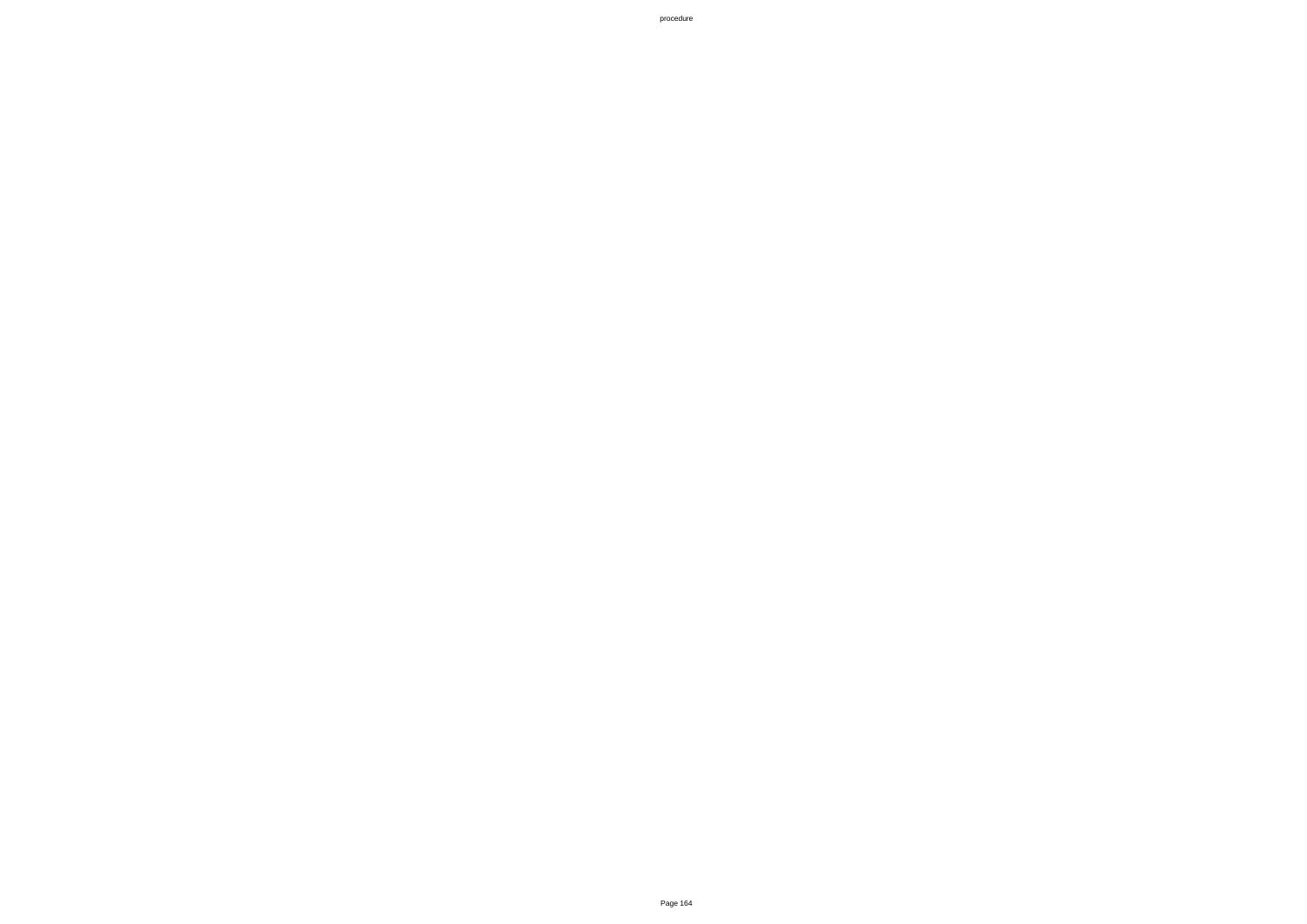